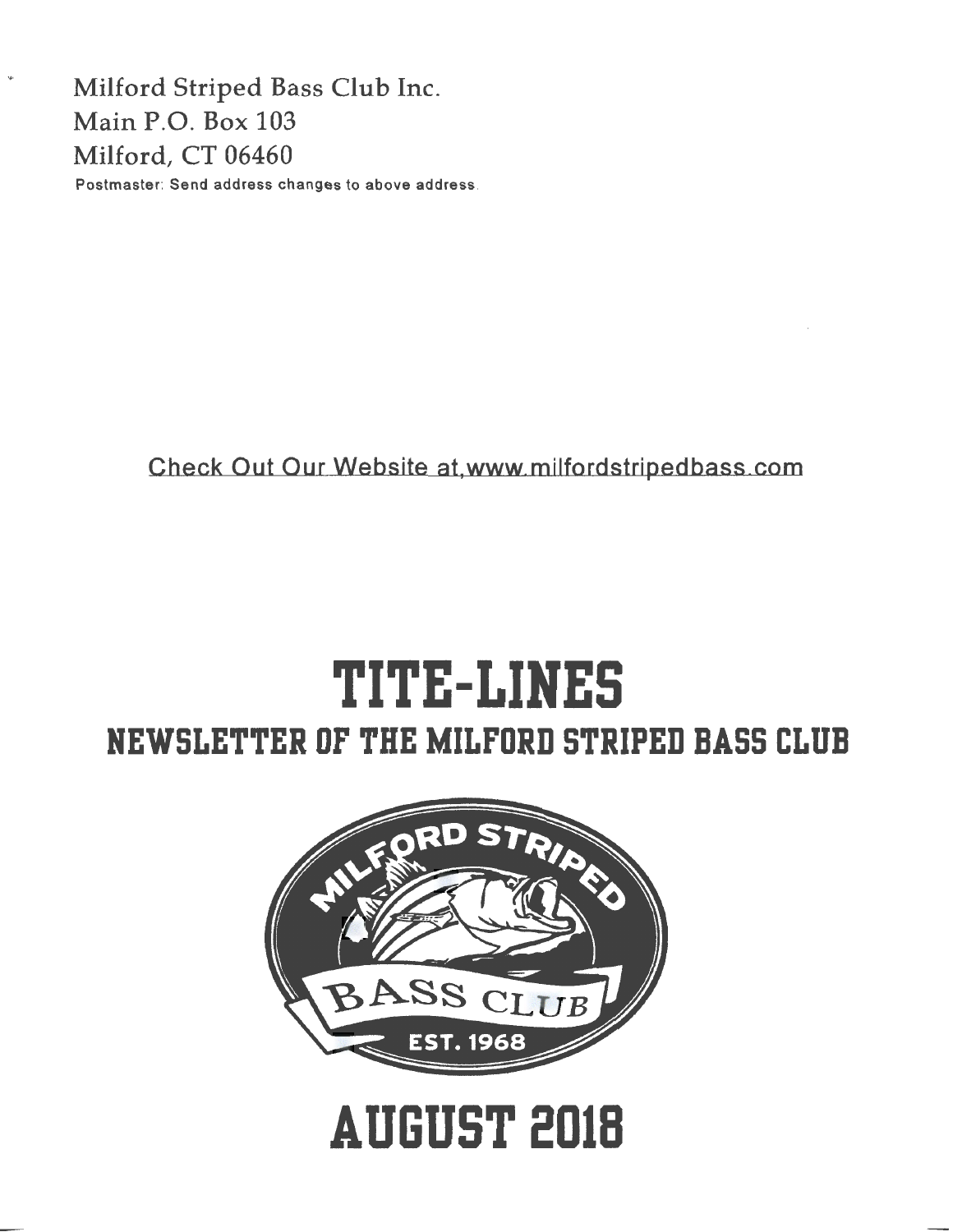## General Meeting

This month's general meeting will be held at 7:30 PM, August 29th, 2018 at the American Legion Hall, Merwin Ave., Woodmont. CT.

#### The MSBC TITE-LINES

Published 11 times a year by the Milford Striped Bass Club. P.O. Box 103, Milford, CT 06460 All communications concerning The MSBC TITE-LINES

should be addressed to: The MSBC TITE-LINES P.O. Box 103, Milford, CT 06460

Responsibility for contents of articles, papers, abstracts, etc. published herein rests entirely on the authors, not on the editor.

Postmaster: Send Address change to the MSBC TITE-LINES, c/o MEMBERSHIP, P.O. Box 103, Milford, CT 06460 CLUB OFFICERS FOR 2013

President... ... Jim Pritchard 1st VP...... Rob Jadach 2ndVP......... Fred Chyssikos Treasurer....Johnny Belinda Recording Secretary..Lynn Pritchard Corresponding Secretary and Tite-Linee Editor, Harry Novak Photographer.......Jessie Henman Fish Committee ... Graham Lapham, Brian Thornhill, Michael Lapuglia and Chris Powers Trout Derby........Shawn and Jen Lalond Elected Board Members... John Nangle, Jack Wallace, and Miguel Morales lnterclub Reps. Paul Gluhanich and Jim Pritchard

It's Your Newsletter! Remember to give Harry Novak a call if you have something to put in the "Tite-Lines".

203-261-4361 or harryn321 @charter. net I am trying to get the news letter out via e-mail and would like to get your current e-mail addresses.

## Upcoming Events

1. MSBC General Meeting, August 29th, 2018 , 7:30 PM at the American Legion Hall, Merwin Ave. Woodmont Ct.



- - ----- --------------



Salmon & Halibut Fishing in Southeast Alaska

PO Box 662, Douglas, MA 01516 PO Box 1669, Petersburg, AK 99833 call Us @ 1-800-352-4522 Email: frank@islandpointlodge.com





25 Smith Avenue Niantic, CT 06357 Phone: {860) 739-7419 Fax: (860) 739-9208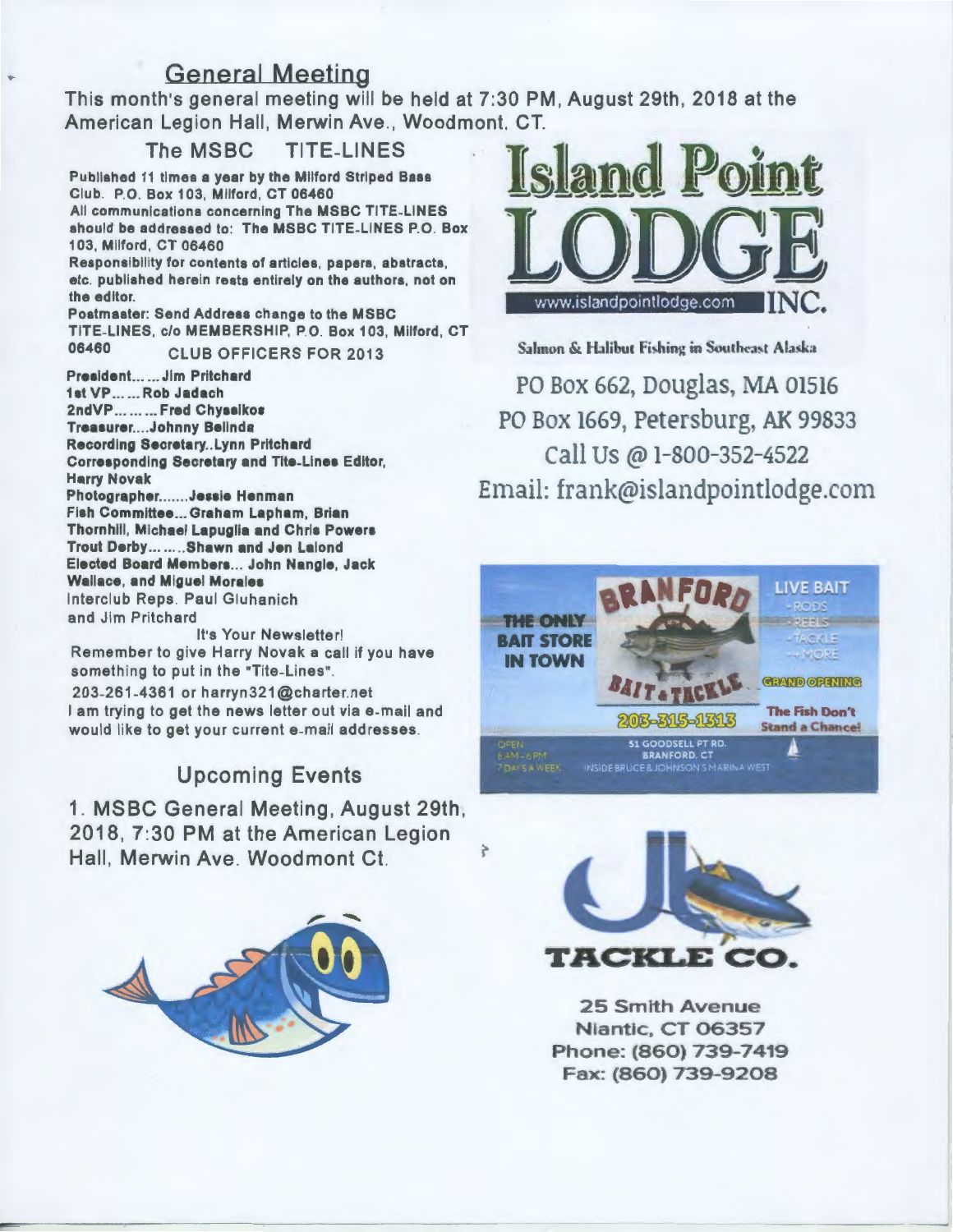## President's Letter

Its time to take a breath and reflect on the last month. We started off with our open sea bass tournament which was another great success. Hats off and congrats to the fishing committee for making each tournament better than the last! Joe Jackson took first place with a 4.06, Kevin took second with a 3.43, and Bill Blotney took third with a 2.35. Shawn Lalond the porgy Calcutta with a 3 fish combined weight of 4.20 lbs. Congratulations to all the winners an thank you all that came out and participated. It just keeps getting betterl Then we had the lnterclub Tournament. As most of you know it was a very tough day of fishing. Many of our teams put on a lot of miles and effort finding the fish. Prior to the tournament here were no fish to be found so the pressure was on right out of the gate. Thanks to Teddy and Vinnie locating some fish our boats headed to the spot and made a great effort. Every boat we have, fought to the finish but we came up a little short this year. We took second place. It was a great effort and another tournament to be proud of. Our team put us near the top spot late in the day. We just ran out of time. Congratulations and thank you all that went out. gave your best effort and

again kept us in a position to be proud of. Congratulations to Valley Yacht Club for their first-place win. They fished well and come out on top. We had a chance to spend some time with members of their team. They are a great group of fishermen and did a great job.

Then this past weekend was time to relax and spend some good fun quality time together. Our annual picnic was again a great time! The food was great, the company was awesome, and it was a fantastic day of fun and relaxation ALL thank Paul and Kathy for opening their home to us. It is always perfect with the pool, the environment and the welcome that the club experiences. Now on to the future. We have our open bluefish tournament coming up. Also, we are gearing up for our Joe Regan memorial blackfish tournament. This is going to be a big one so plan on getting ready. Our annual meeting this month is the 29th. Please make your best effort to attend as we must plan these events and prepare for the future events coming up just around the corner. As always thank you all that have participated in all our tournaments, events and meetings. We need your feedback and input in everything we dol You are what makes our club successfull

**FISH ONI Jim** 

暾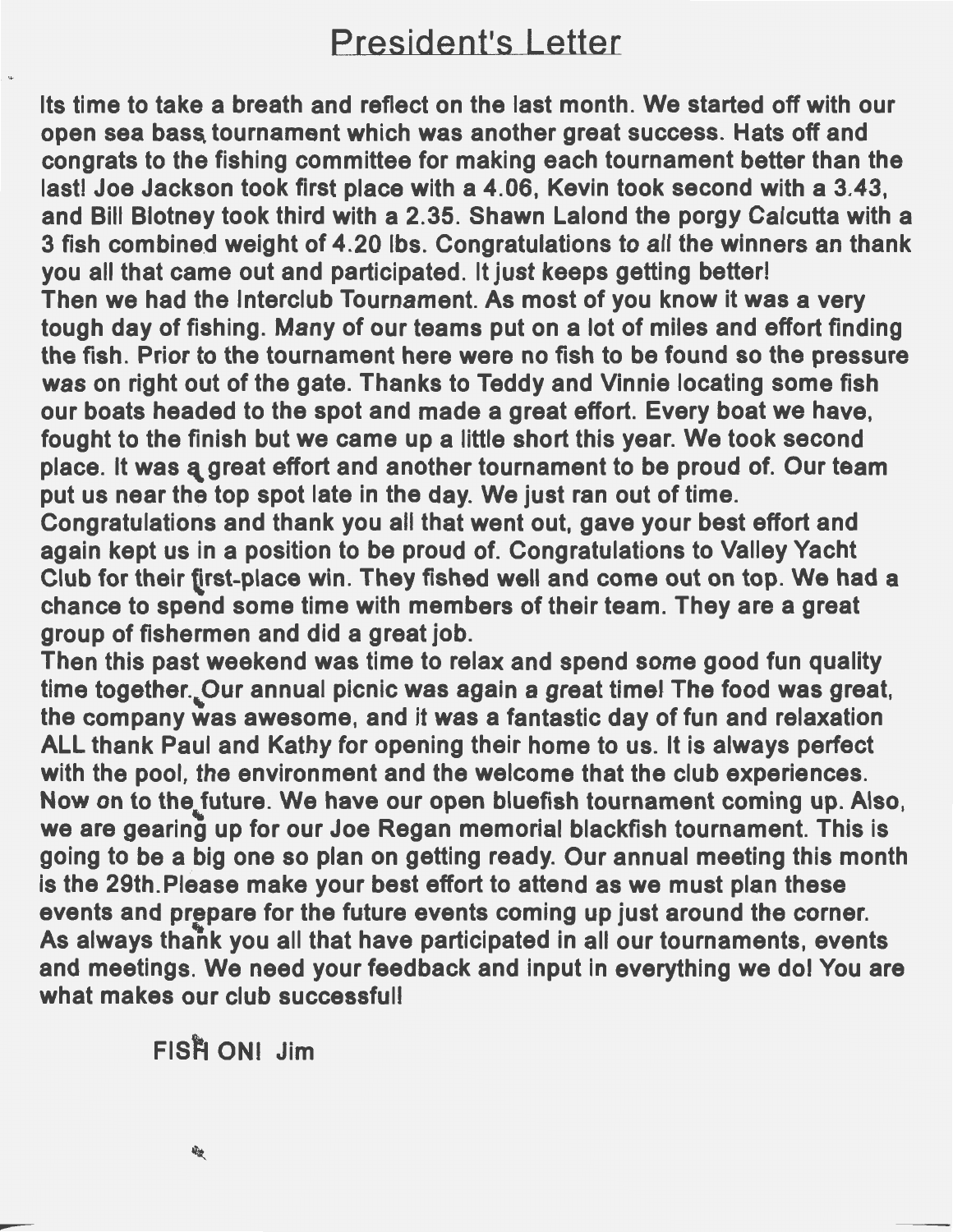

**Black Hawk II PO Box 46** Niantic, CT 06357

860-448-3662 \*\*\*\*

800-382-2824

BlackHawkFishing@gmail.com



ESS TO THE SHOP FROM OUR PRIVATE SLIP ON THE MOUSATONIC RIVER WATER AC

**SALT & FRESHWATER FISHING SUPPLIES** RODS . REELS . BAIT . TACKLE . ICE . LINE



KRENANING WEBCENEN BUSNESSCARS BANGES

www.byobprintanddesign.com



### 354 New Haven Ave Unit #5 Milford, CT 06460



riome staging speciatist Office: 203.929.6388 · Cell: 203.520.5690 Fax: 203.929.3100 victor.yanosy@raveis.com Website: raveis.com/Victoryanosy 2 Huntington Street Huntington, CT 06484

#### raveis.com "The Best Website in Real Estate" 60,000 MLS listings updated daily . Follow us on our blog - olog ravels or

WILLIAM RAVEIS **REAL ESTATE . MORTGAGE . INSURANCE** 

**Victor Yanosy REALTOR TEGRITY . SERVICE . EXPERIENCE Stratford Balt & Tackle** 1076% Stratford Avenue Stratford, CT 06615

 $(203)$  377-8091





**Reel & Rod Repair Balt & Tackle Custom Rods** Specializing in Saltwater Fly Fishing Fresh & Saltwater Fly Tying Materials



Dulin Automotive, Inc. **79 Bridgeport Ave** Milford, CT 06460 203-877-8114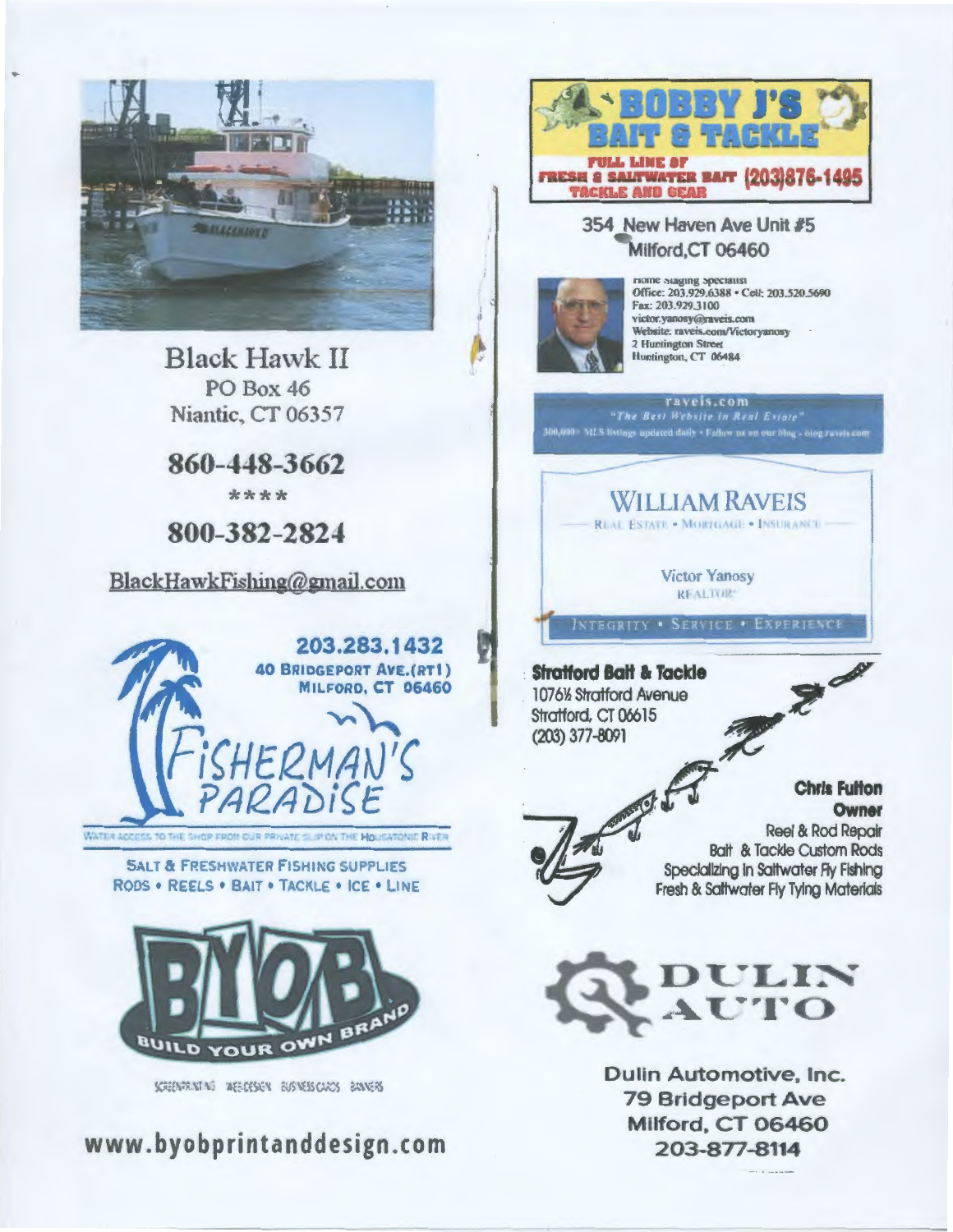

# 2018 lnterclub & Picnic

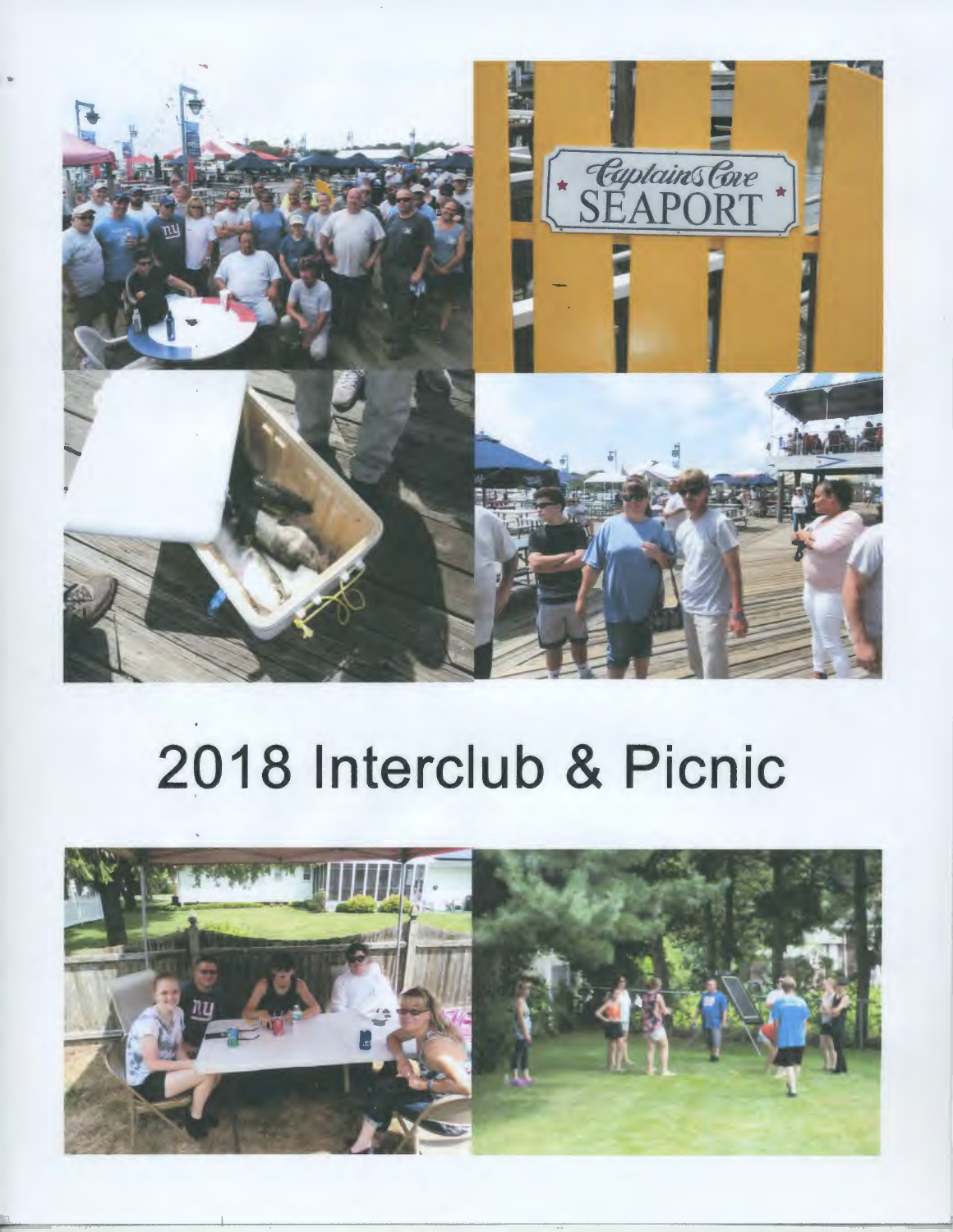

# 2018 MSBC PICNIC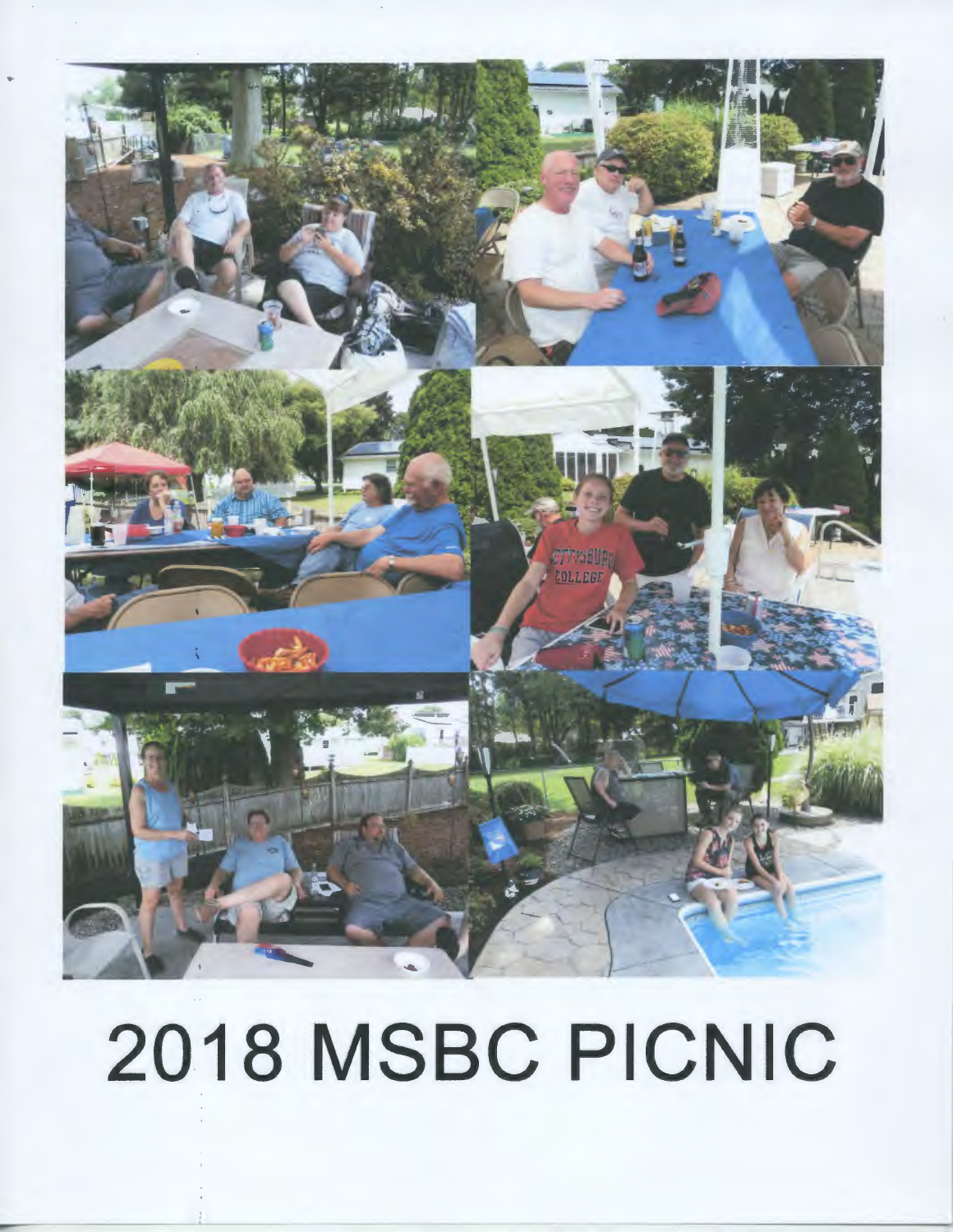

## Lots Of Porgies

....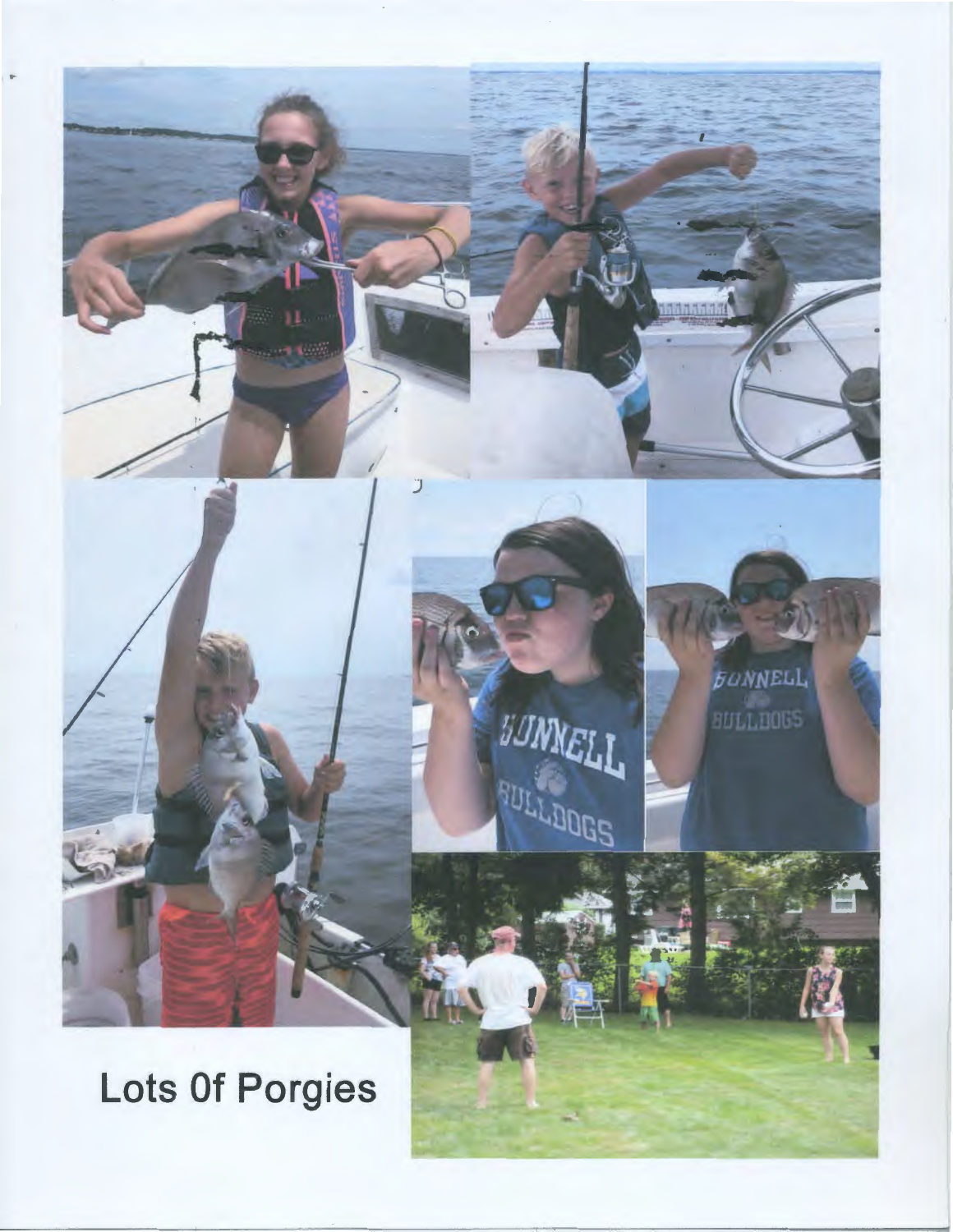